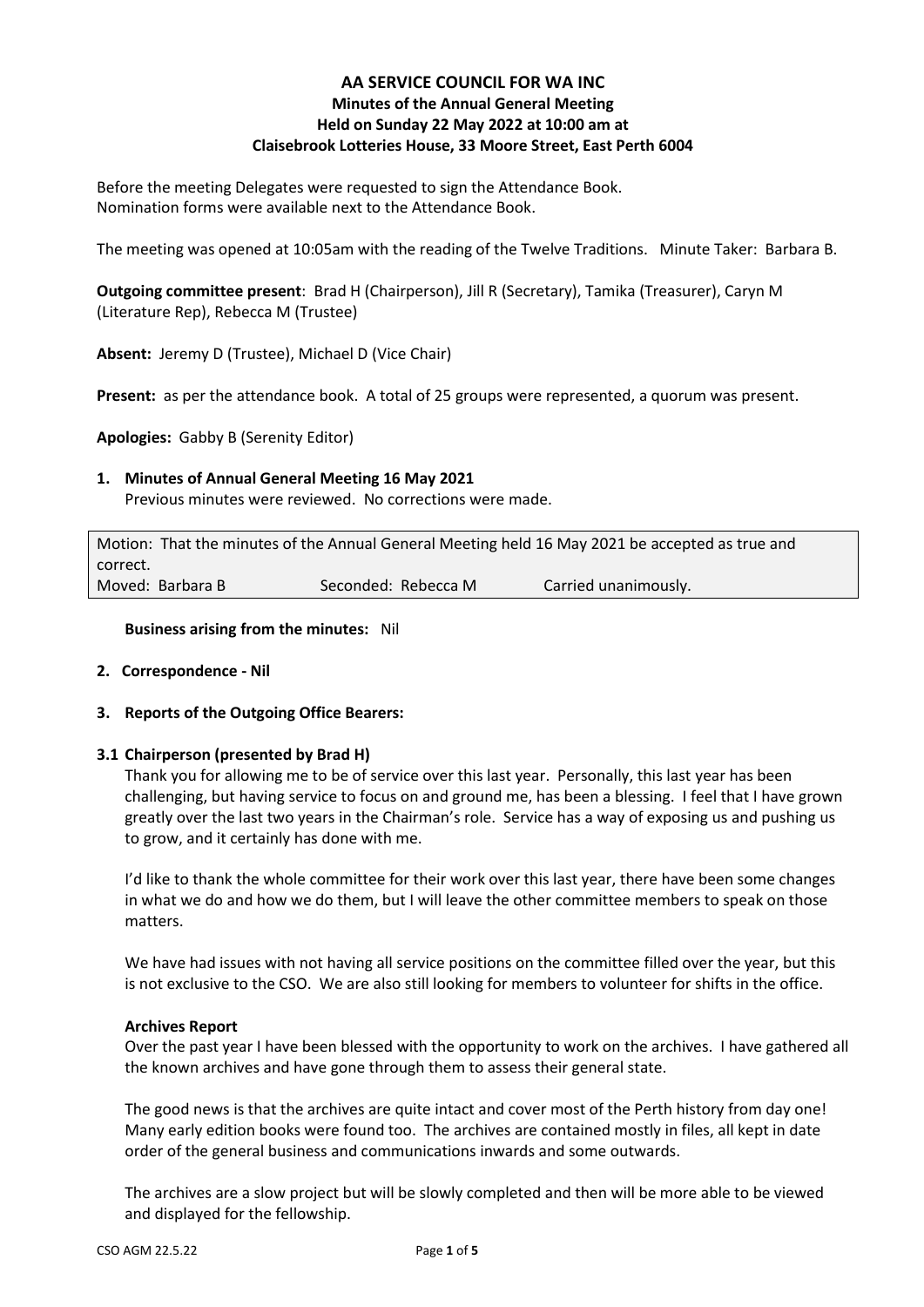# **Paid Office Coordinator**

Additionally, over the past year it has become very clear that we need to employ a member to be an Office Coordinator.

Due to the weekday voluntary nature of the office, we have found it hard to maintain and share all necessary tasks in-house. Most of the work is being done by one or two members from home. There is also increased pressure on the Committee to coordinate and man the CSO. The AA Service Council for WA has agreed to investigate the employment of a Paid Office Coordinator.

We believe that this will lessen the load on the Secretary role and the Committee. It will also create a more consistent and coordinated CSO. We plan to form a Sub-Committee with the duty of investigating and forming an employment contract, recruiting from the fellowship and to form a panel to interview.

We are requesting a member with experience in employment and related contracts to join this Sub-Committee. We believe that it would be appropriate to make the position .6 FTE, which would equate to three days a week, leaving only two days to cover with Volunteers. The Office Coordinator would be able to perform some support tasks for the Treasurer and would be able to manage the rosters and databases.

It was agreed to move this to General Business.

#### **3.2 Secretary (position vacant – no report provided)**

#### **3.3 Literature Representative (presented by Caryn M)**

I took the role of Literature Representative in December 2021. Since then sales have been going well and the office is currently well stocked. We did, however, have issues with deliveries in December and January due to rail disruptions (similar to supermarkets) and were low or out of stock of some literature for a short period. Apologies to anyone who was affected.

At the last AGM a motion was passed for us to stock and sell 24 Hours a Day ("The Little Black Book"), banners and sobriety coins. Sales of these items are going well. 24 Hours a Day – sold 15 in the last 3 weeks and around 40 in the last few months. We have been running out of stock a few times, so I am continually increasing my orders. Sobriety Coins – selling consistently well.

With this in mind I would like to start stocking "The Little Red Book" and "Stools and Bottles", both are similar to "The Little Black Book") in that they are very good for those in early sobriety and/or as part of a morning program.

Thanks to Anne B and Ian C for making up the Starter/Newcomer packs and all the office volunteers for their support receiving and unpacking deliveries, taking orders and arranging postage and more.

I have very much enjoyed my role as Literature Rep and all it entails and hope to continue in the role.

# **3.4 Serenity Editor (Gabbie B) – absent (sick). No report provided.**

#### **3.5 Treasurer (presented by Tamika)**

The 2021 financial year saw total income remain steady. An increase in Group Contributions compensated for lower Serenity sales. Overall net position for the financial year was a surplus of \$8,653. The annual audit has been completed without issue.

Upon reflection, I am pleased with the outcomes from the 12 months in the role including:

- setting up Commbiz banking platform with improved functionality and security;
- setting up international supplier account with Token Shop;
- transferring the aaperth.com domain into the correct legal ownership;
- navigating the COVID mandate compliance requirements;
- bedding down the first financial year in Xero accounting system;
- re-activating the Assistance Treasurer role; and
- engaging the external bookkeeper for regular professional support.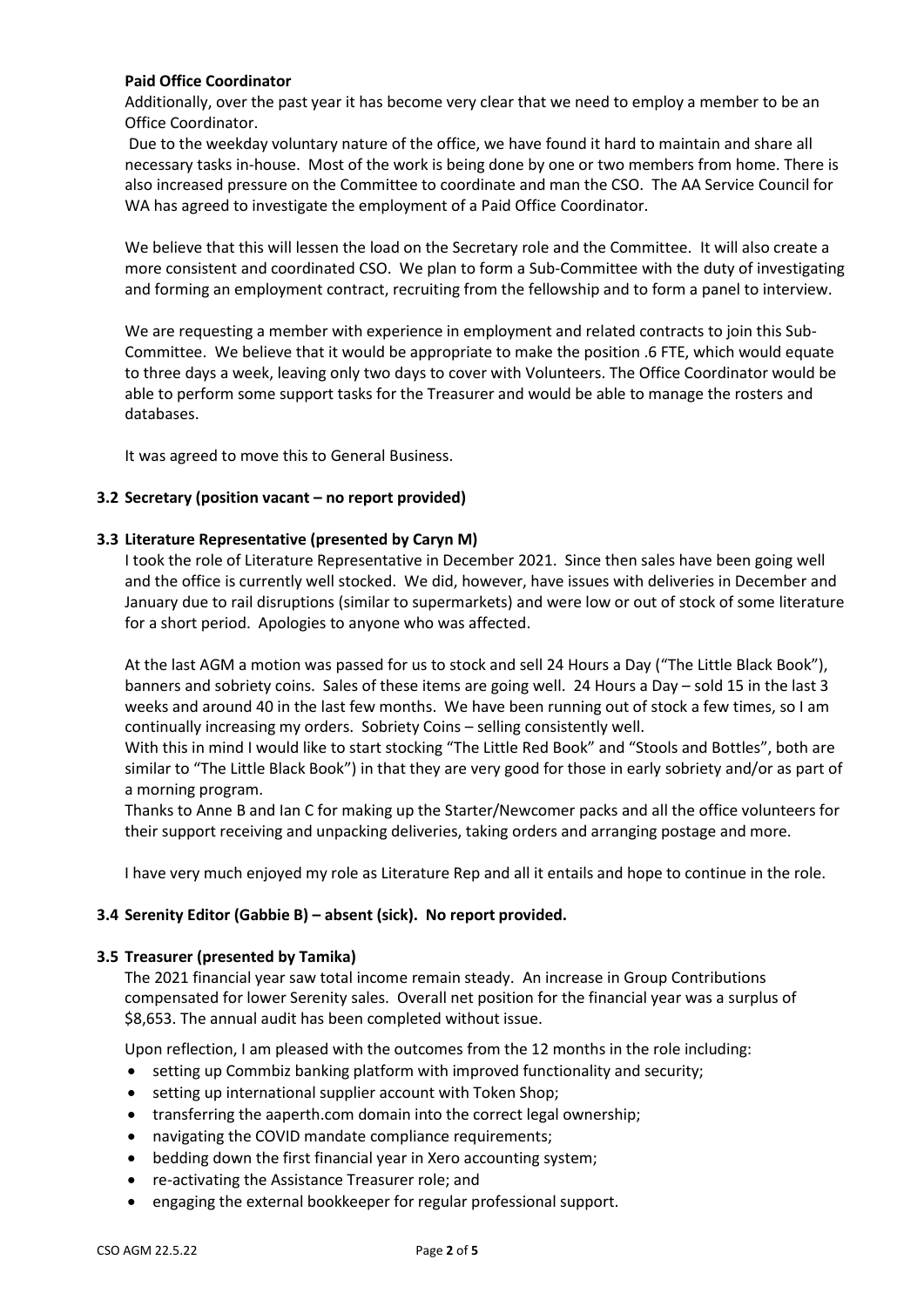The role of Treasurer is a demanding one and unfortunately I don't have the capacity at the moment to balance this with my other commitments and will not be re-nominating today.

I strongly recommend retaining the Assistant Treasurer role and continued engagement of the external bookkeeper to support future Treasurer.

Thank you for the opportunity to be of service over the last year and best wishes to the future Committee.

# **3.6 Trustees (presented by Rebecca M)**

Rebecca reported that CSO follows the guidelines and the Rules of Association (our Constitution). It has been wonderful watching the enthusiasm of new members participate in their new roles and watching all the members of the committee operate. CSO is an integral part of the fellowship and it has been a privilege to be part of the journey with Brad and the current committee.

# **3.7 Vice-Chairperson (vacant – no report provided)**

# **3.8 CSO Office Worker Report (presented by Jill R)**

Firstly, some statistics: (averages per month, based on last 6 months)

- Visitors to CSO per month **= 40**
- Help calls: per month **= 42 during office hours**
- After hours calls: **50 per month** not all of the after-hours' calls are help calls as members often call re meetings information.
- April was a busy month with 80 calls on the after-hours help line.
- Email help requests: **4 per month**

We have 2 new office workers, Henry M and Brad R. Ian C has been filling in while we wait for new permanent volunteers. Thanks also to Brad H for helping out at times.

**Sheila H** has now completed her time at CSO, thank you to Sheila for the dedicated years of work at CSO.

**Ron L** helped out at CSO during this last year, due to other commitments Ron had to resign. Thanks, Ron, for your assistance at CSO.

**Sue B** after 20 years as the Office Coordinator has retired from the Office. However her work for CSO continues from home. Sue maintains the Meetings Lists and puts together the monthly Calendar of Events and Office Roster. A big thanks to Sue for her continuing assistance with helping to ensure CSO runs smoothly.

Volunteers currently working at Central Service Office are Ian C, Ralph M, Henry M, Jill R, and Brad R with Brad H filling in if required.

The after-hours help line is operating effectively, no technical issues. The Help Line works effectively with willing members to do service; this service done evenings and weekends is relying on the availability of over 45 AA members done on an 8-week rotation basis. Over the Christmas and Easter break the phones were pre-programmed via an online portal. All call data can now be accessed on our online IINET Portal. Unfortunately, the records show that not all after hour calls are being answered. Helpline Volunteers are encouraged to be available for all calls when it's their rostered evening or day.

Motion: That the reports from the outgoing committee members be accepted. Moved: Jann Mc Seconded: Barbara B Carried unanimously

# **4. Annual Auditor's Report (Tamika W)**

The 2021 audit of our finances went well and was passed. There were no outstanding issues. This is the first full financial year our audit was conducted using the Xero accounting system. The revenue is practically identical to previous year and costs are steady.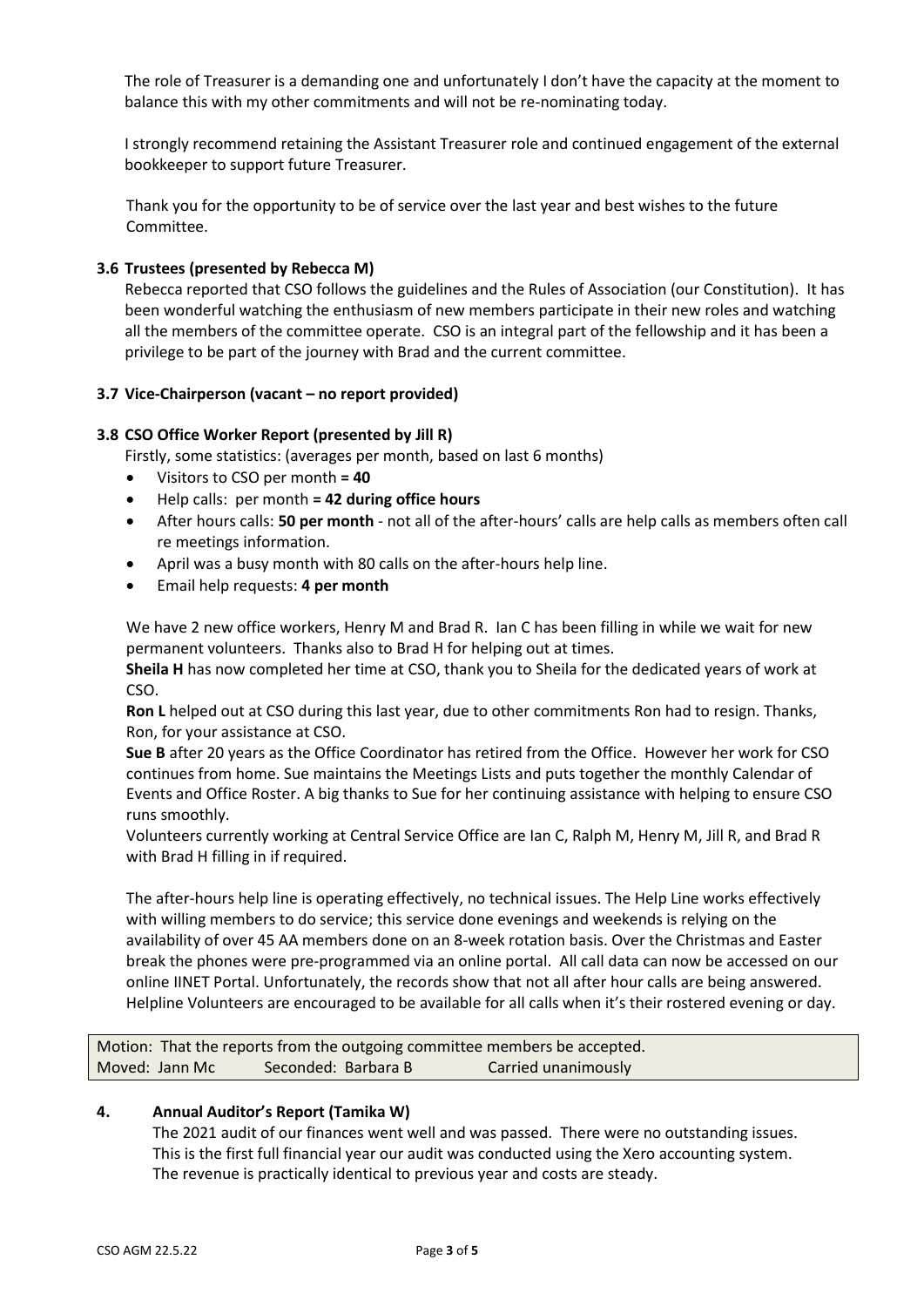The issue of surplus funds was raised by Clare S. Tamika responded to queries relating to the surplus funds and the audit report. It was agreed that any decision regarding the disbursement of surplus funds, a sub-committee would need to be formed.

Motion: That the 2021 Audit Report be accepted. Moved: Barbara Seconded: Jann Mc Carried unanimously

# **5. Election of Committee: (Returning Officer Jann Mc)**

- Chairperson Brad H
- Vice Chairperson/State Anniversary Coordinator Jill R
- Honorary Secretary Elle C
- Honorary Treasurer Barbara B
- Literature Representative Caryn M
- Serenity Editor Francinne O'R
- Trustee Rebecca M
- Trustee Manish K

A Nomination Form was completed by Kerry I for a Trustee position after all positions had been filled. Kerry I was offered a standing invitation to come to the CSO meetings as an observer. Members wishing to attend the CSO monthly meeting should phone beforehand and request to attend.

Sue B requested that the Meetings List in the Serenity Magazine is maintained by her in her capacity as the meetings coordinator/administrator for all WA meetings sites (GSO, Zoom, Skype etc).

A vote of thanks was extended to the outgoing Committee and to the incoming committee.

#### **6. General Business**

# **6.1 Paid Office Coordinator (as outlined in the Chairperson's Report 3.1)**

In opening discussion Tamika referred to Tradition 8 – "Alcoholics Anonymous should remain forever non-professional, but our service centres may employ special workers."

Brad presented information to support his recommendation of having a paid office coordinator. It was noted that many CSOs in Australia wide have a paid office coordinator. The resignation of Sue B and reduced hours for Jill R has highlighted the vulnerability of CSO to not progressing correspondence, invoices, payments and literature orders in a timely manner.

# **The recommendations for the position are:**

- .6FTE (3 days per week)
- $\bullet$  Paid rate two options:
	- a) Minimum wage \$20.00 per hr, or
	- b) Market rate \$23.00 per hr (plus on costs pro-rata)
- It is also recommended that the person be an AA member
- Volunteers are paid honorariums 2 other days of the week

It is imperative that the correct process is used to implement this proposal and the Terms of Reference be established. **The process to proceed with this recommendation is:**

- a. Step 1 establish a Sub-Committee
- b. Draft the Term of Reference
- c. Do a correct costing (including all factors) for paid coordinator and honorariums for volunteers
- d. Draw up a Job Description outlining the full responsibilities of Coordinator
- e. When the information comes back to the committee, an informed decision can be made and would include the members.